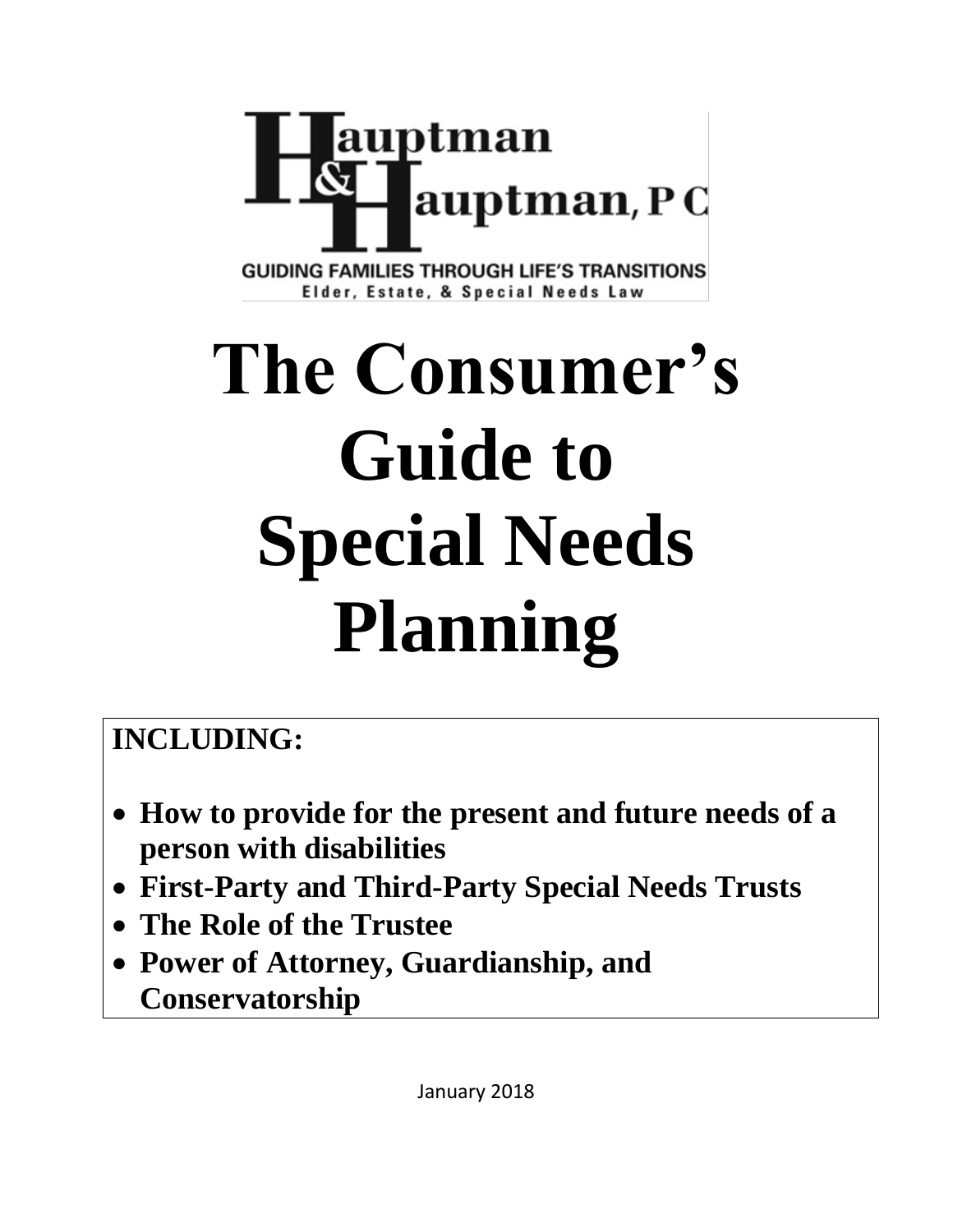# INTRODUCTION

The *Consumer's Guide to Special Needs Planning* is designed to help provide you with information and answers to some of the questions that you will encounter. These are questions that we, as special needs law attorneys, deal with on a daily basis.

Our clients have found this guide to be a valuable resource, and we are confident you will find it useful as well.

This guide is brought to you as a service of Hauptman & Hauptman PC Yale S. Hauptman Esq. Laurie A. Hauptman Esq. 354 Eisenhower Parkway Plaza I,  $2<sup>nd</sup>$  Floor Livingston, NJ 07039 973-994-2287 Website: [www.HauptmanLaw.com](http://www.hauptmanlaw.com/) E-Mail: [Yale@HauptmanLaw.com](mailto:Yale@HauptmanLaw.com) E-Mail: Laurie@HauptmanLaw.com

*This information has been provided for informational purposes only. It does not constitute legal advice. The receipt of this information does not establish attorney-client privilege. Proper legal advice can only be given upon consideration of all the relevant facts and laws. Therefore, you should not act upon any of the information contained herein without seeking appropriate counsel.*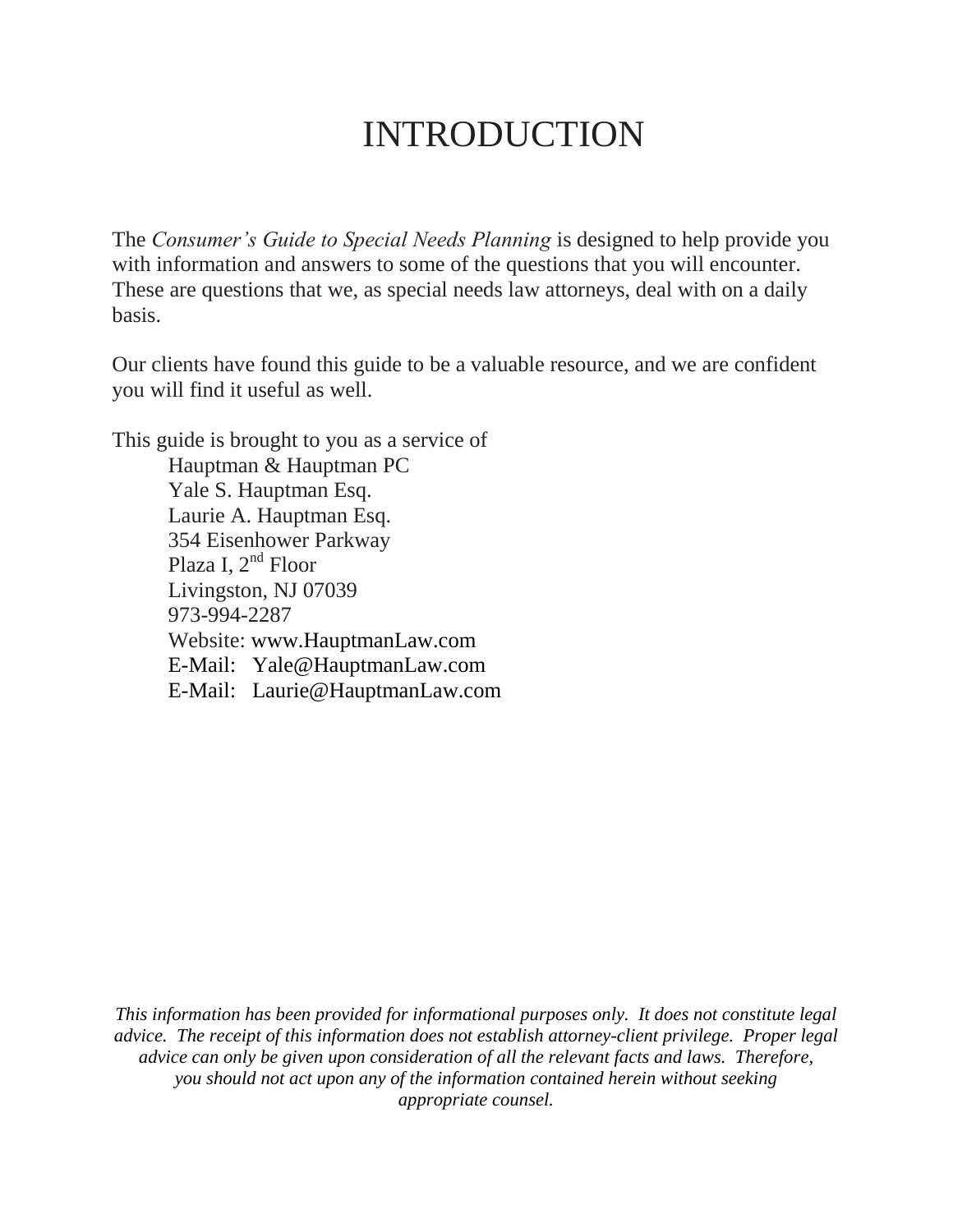# **The Consumer's Guide to Special Needs Planning**

## **SPECIAL NEEDS CARE CRISIS**

The special needs population is growing, funding is shrinking and a crisis is upon us for millions of parents. Government data suggest that 1 in 68 U.S. children has autism and there is evidence that the rate is increasing. Within the next 10 years, more than 500,000 kids with autism will reach adulthood. While there are many services and programs available to children and young adults who are still in the school system (under 23 years of age) there is little available to the adult child with special needs. 1 in 3 young adults with autism have no paid job experience, college or technical schooling nearly seven years after high school graduation. Whether the basis for one's special needs is autism or another form of mental disability, finding appropriate housing and paying for it is one of the biggest challenges. Residential facilities are in short supply, even for the well off and well connected. The government's answer to this situation has been to tell parents to set up "unofficial" group homes with a few other families.

When children with special needs are younger, the day to day obligations consume most parents: the hours of therapy, the doctor visits, the financial pressures and the heightened anxiety that comes with handling it all. With medical and social advances, the lives of individuals with special needs have improved. For instance, people with Down syndrome once only lived to age 25 in 1983; today the average lifespan is 60. Many adults today who are worrying about their own long term care have the added burden of not knowing how to provide for their adult child with special needs. Aging parents must think about providing for their adult child decades after their own deaths. Long term care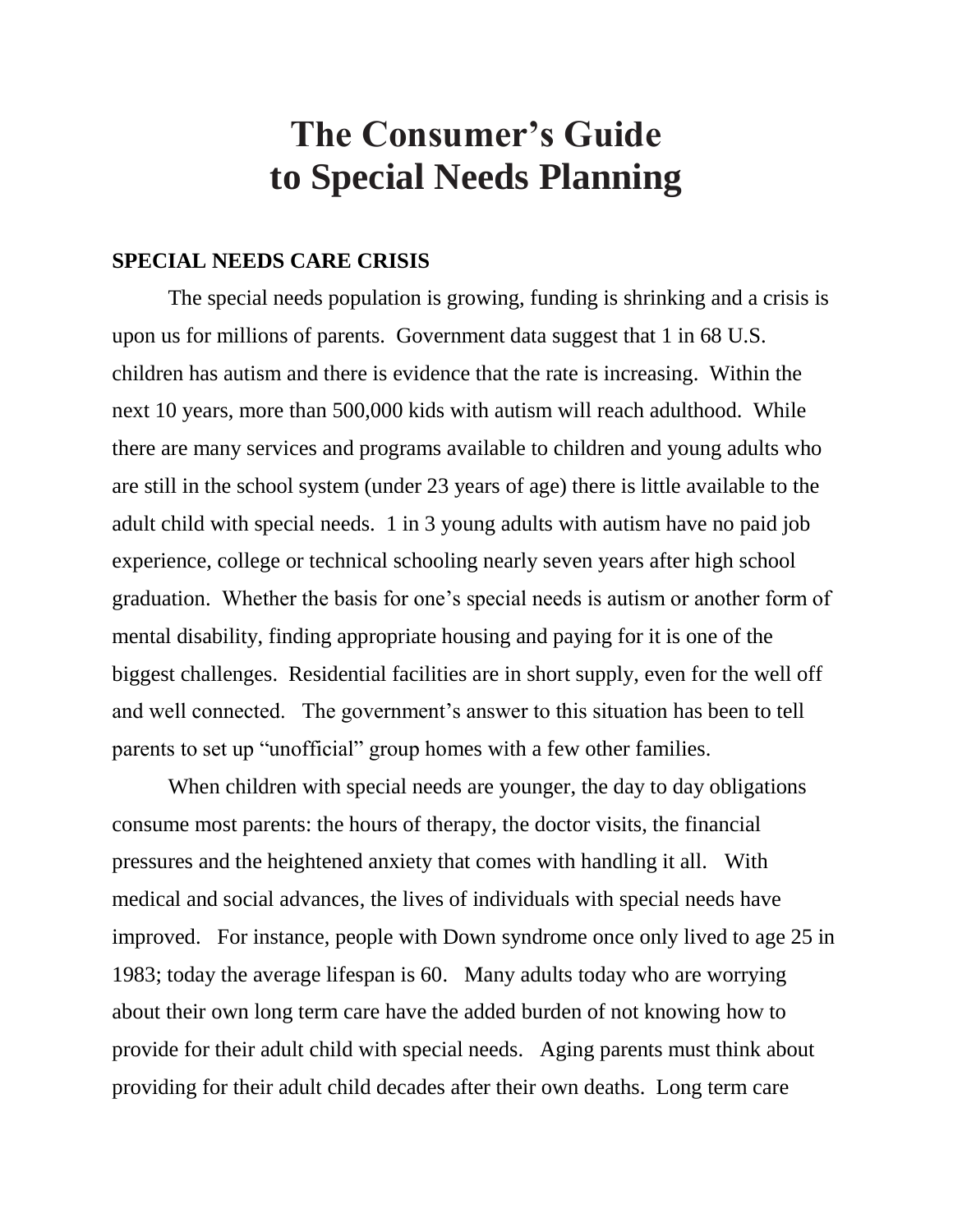planning for these families must focus on the aging parents and the special needs child at the same time. Special needs lawyers utilize trusts and help clients find ways to fund them.

It is so imperative that families of children with special needs seek the guidance of a special needs lawyer when drafting their will, health care directives and powers of attorney. Specific language is necessary to protect the child with special needs and preserve eligibility for government needs based programs in the future. Many parents faced with the challenges of raising a child with special needs and struggling to make ends meet delay thinking about long term care planning till the future. That could be a costly mistake.

# **SPECIAL NEEDS TRUSTS**

Special needs trusts are established to provide for the present and future needs of a person with disabilities. These trusts are able to receive, hold and manage assets such as an inheritance, a financial gift, a personal injury settlement or other assets of the person with disabilities, in such a way that the person's eligibility to receive needs based government benefits, such as Medicaid and Supplemental Security Income, is preserved. The disabled individual is the beneficiary of the trust but should not be the trustee.

A special needs trust's usefulness, however, goes beyond preserving eligibility for government sponsored benefits. It can also create or maintain eligibility for valuable community programs and services that provide social and vocational opportunities. Where there is no special needs trust, or where a trust has been drafted improperly, an unexpected financial gain or an inappropriate disbursement could deprive the person who has a disability of his or chance to participate in life-enriching opportunities.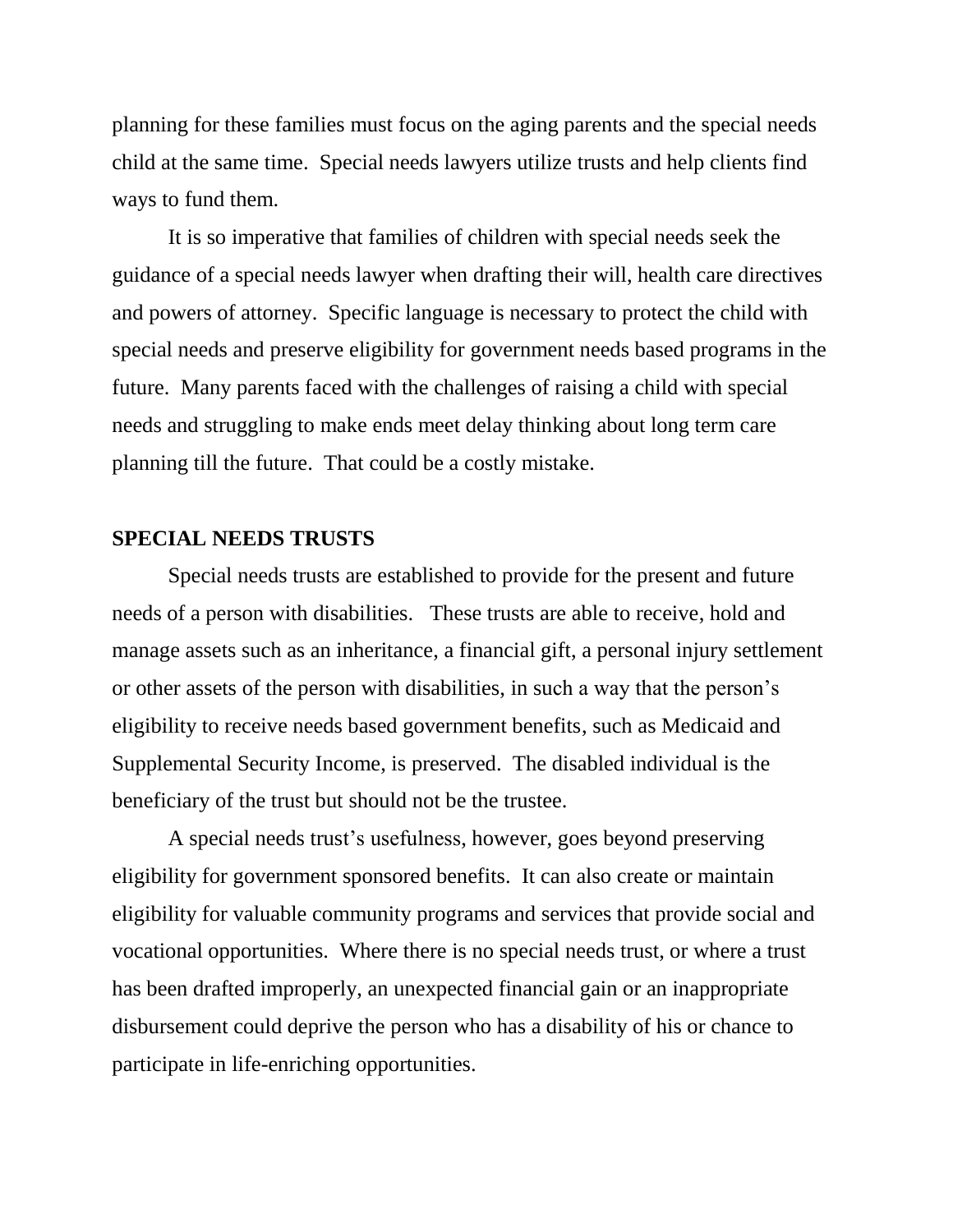There are generally, two types of special needs trusts. It is important to understand the difference between the two and when each is appropriate.

## **SELF-SETTLED or FIRST-PARTY SPECIAL NEEDS TRUSTS**

A self-settled or first-party special needs trust is funded with the personal assets of the disabled person. It is important to note that the person must be disabled. Disability is defined as being "unable to engage in any substantial gainful activity by reason of any medically determinable physical or mental impairment expected to result in death or which has lasted or can be expected to last for a continuous period of not less than 12 months".

If the person is under age 18, then disability is defined as "a medically determinable physical or mental impairment, which results in marked and severe functional limitations, and which can be expected to result in death or which has lasted or can be expected to last for a continuous period of not less than 12 months".

Up until recently the disabled individual was not able to establish the trust as a grantor even though he/she will contribute his or her own personal assets. Now a self-settled or first-party special needs trust can be established by: (1) the individual; (2) parent; (3) grandparent; (4) legal guardian; or (5) a court. Additionally, the individual must be 65 years of age or younger, in order to fund the trust. When the individual lacks the mental capacity to establish their own trust and there is no living parent or grandparent or legal guardian, then the only choice is to petition a court to establish the trust. In that case, the creation and approval of the trust must be obtained by court order signed by a judge.

First-party special needs trusts must include specific language to be in compliance with federal and state law. For example, a payback provision is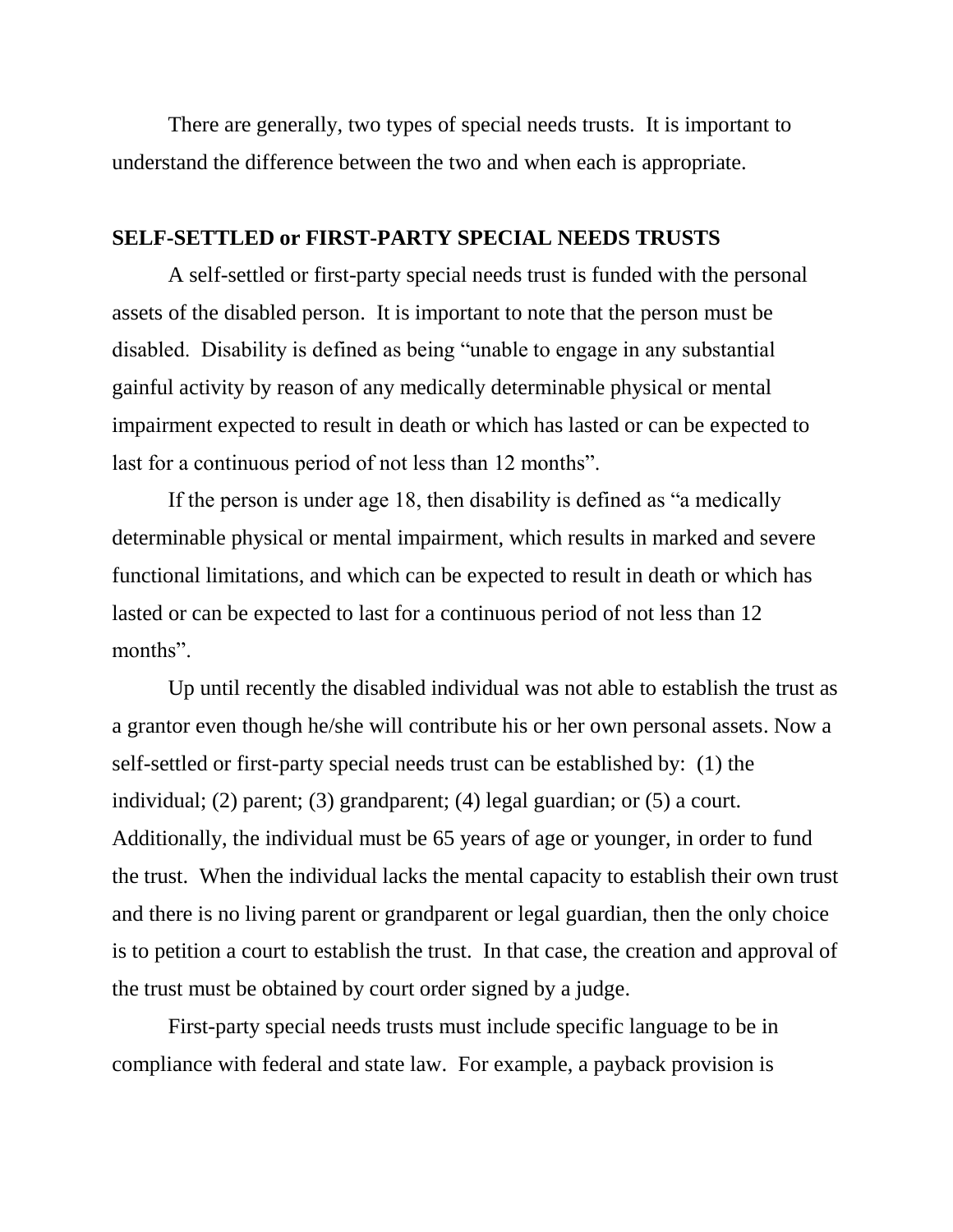necessary, whereby upon the death of the beneficiary the State is to be reimbursed for benefits paid on behalf of the individual.

There are very technical guidelines regarding how trust funds can be spent, in order to prevent the loss of government benefits. A special needs trust is designed to provide for the "special needs" of the beneficiary and to enhance the quality of his or her life. These needs could include, for example, a trip, stereo, special mechanized wheelchair, etc. There could be a reduction in government benefits if the money is used for the basics of daily living such as rent, food, heat, etc.

#### **THIRD-PARTY SPECIAL NEEDS TRUST**

A third-party special needs trust may be created by the parent(s) or grandparent(s) of, or anyone who has interest in benefitting a person who has a disability. This type of trust is funded with assets owned by someone other than the disabled beneficiary. It is also important to note that there is no definition of disability that must be adhered to as in the case of a first-party trust.

Third-party trusts allow family and friends to provide for the person with special needs, while still preserving his or her government sponsored and needs based benefits. This type of trust can be established during the lifetime (an inter vivos trust) of the person who creates the trust, or it can be established in an estate plan by way of a Last Will and Testament (a testamentary trust).

Third-party trusts are attractive for many reasons. Without them, families must choose between leaving assets outright to the disabled person, disinheriting the person completely or leaving the person's share to a family member and hope that member is trustworthy enough to use it for the disabled person's benefit.

Because these assets go directly to the trust, and are never owned by the person with disabilities, the third-party trust does not have a payback provision.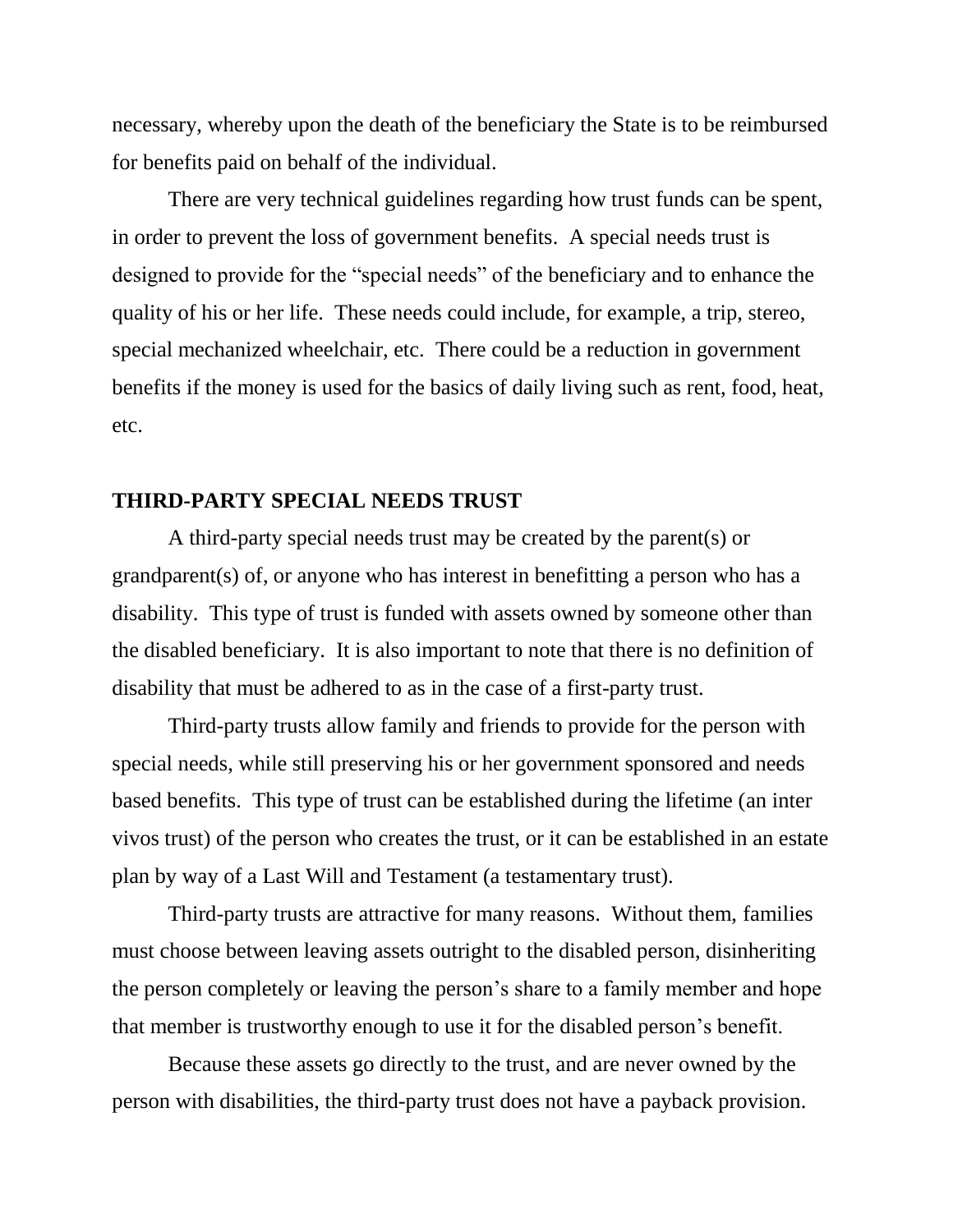The person establishing the trust is free to name contingent beneficiaries of his or her choosing to receive any trust funds remaining after the beneficiary's death.

# **SPECIAL NEEDS TRUST SPENDING**

To receive SSI a person may not own more than \$2,000 in countable resources. Social Security considers the following items to be "countable" or "inkind support and maintenance" that will reduce the SSI benefit: **DO NOT** use trust fund money for the following:

- CASH (Above \$20.00 per month)
- Mortgage
- Rent
- Real estate taxes
- Heating fuel
- Gas
- Electricity
- Water
- Sewer
- Garbage removal
- Homeowner's insurance (if required by a lender) condominium charges that include any of the above items food or cash to buy food (restaurant meals)
- ANYTHING THAT MEDICAID COVERS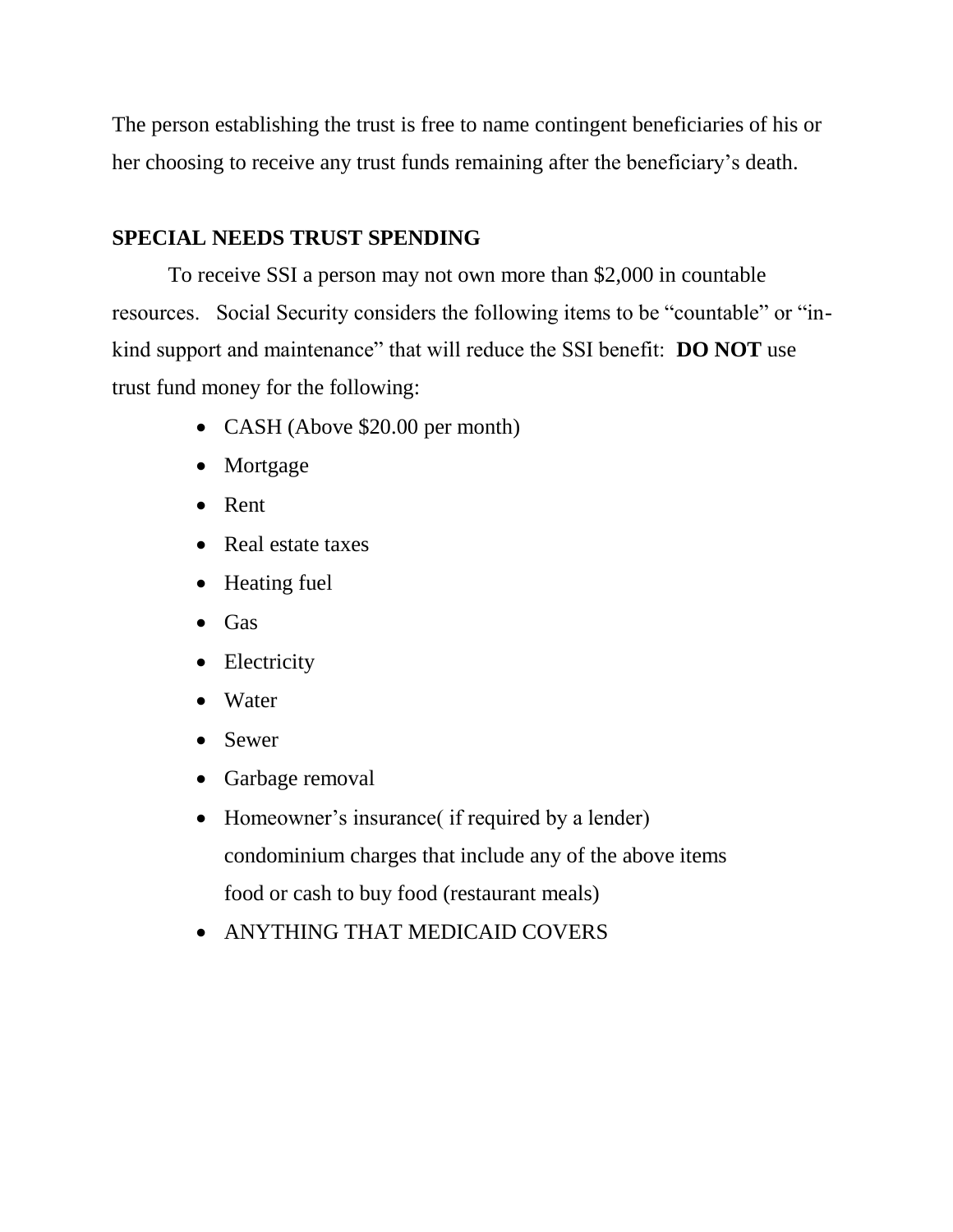The Social Security Administration has not specifically stated which expenses are not countable. However, most advocates agree that if you are on SSI/Medicaid you **CAN** pay for the following items:

# **Housing**:

- Telephone
- Cable television
- Premiums for personal property insurance
- Paper products
- Furniture and furnishings
- Repairs (plumbing, insulation/weatherization, electrical, etc... to a home that the recipient owns)
- Cleaning supplies
- Lawn care
- Housecleaning and homemaker services
- Cooking and eating utensils/dishes

# **Medical:**

- Medical insurance premiums
- Co-payments for medical bills
- Deductibles and other out of pocket medical costs
- Wheelchairs, modified scooters, specially trained animals and their maintenance
- Eyeglasses

# **Dental Treatment**

# **Recreation Expenses:**

- Club Membership (YMCA, NY Sports)
- Movie and concert tickets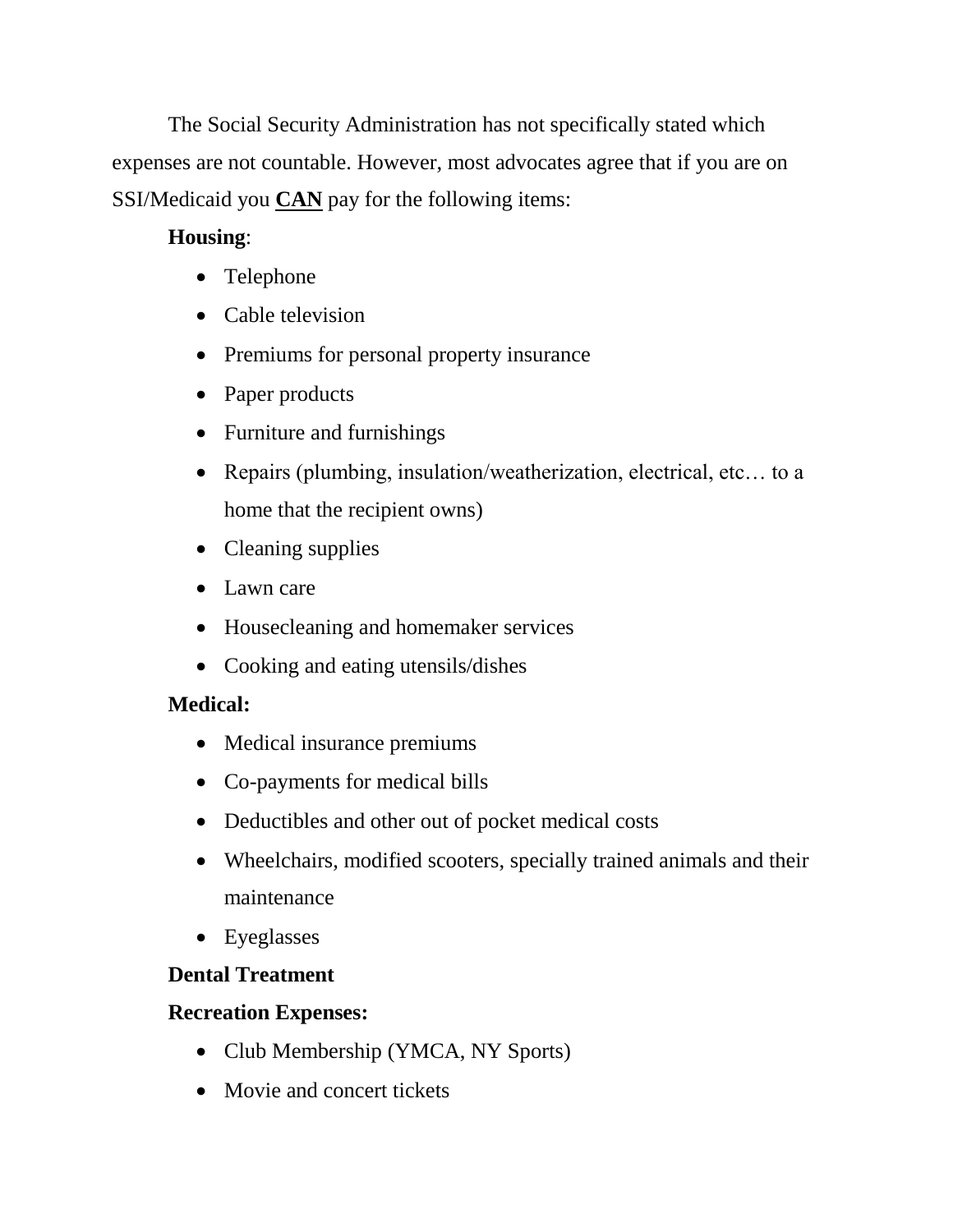- Home entertainment (big screen TV, stereo equipment)
- Personal computers
- Paid companion (one-to-one assistance) from a specially trained staff
- Books or musical instruments
- Vacations and Travel (vacation packages sometimes include food and shelter which are usually prohibited items, however the current rules say that a temporary absence from home such as a vacation (away for at least 24 hours) allows you to receive food and shelter without penalty. Please note that you are prohibited from paying for the vacation of family members who accompany you unless the SSI recipient can't travel alone and then only one family member's expense can be paid from the trust if that is medically necessary. Even this exception however, has been getting scrutinized by the Social Security Administration.

# **Transportation:**

- Car (an individual on Medicaid can only own one car)
- Gas
- Maintenance and repairs
- Insurance

**TO AVOID ANY ISSUES REGARDING LOSING OR REDUCING YOUR SSI BENEFIT, PLEASE DO NOT HESITATE TO CONTACT US BEFORE SPENDING ANY MONEY FROM THE TRUST AND WE WILL DISCUSS IF THE EXPENDITURE IS APPROPRIATE.**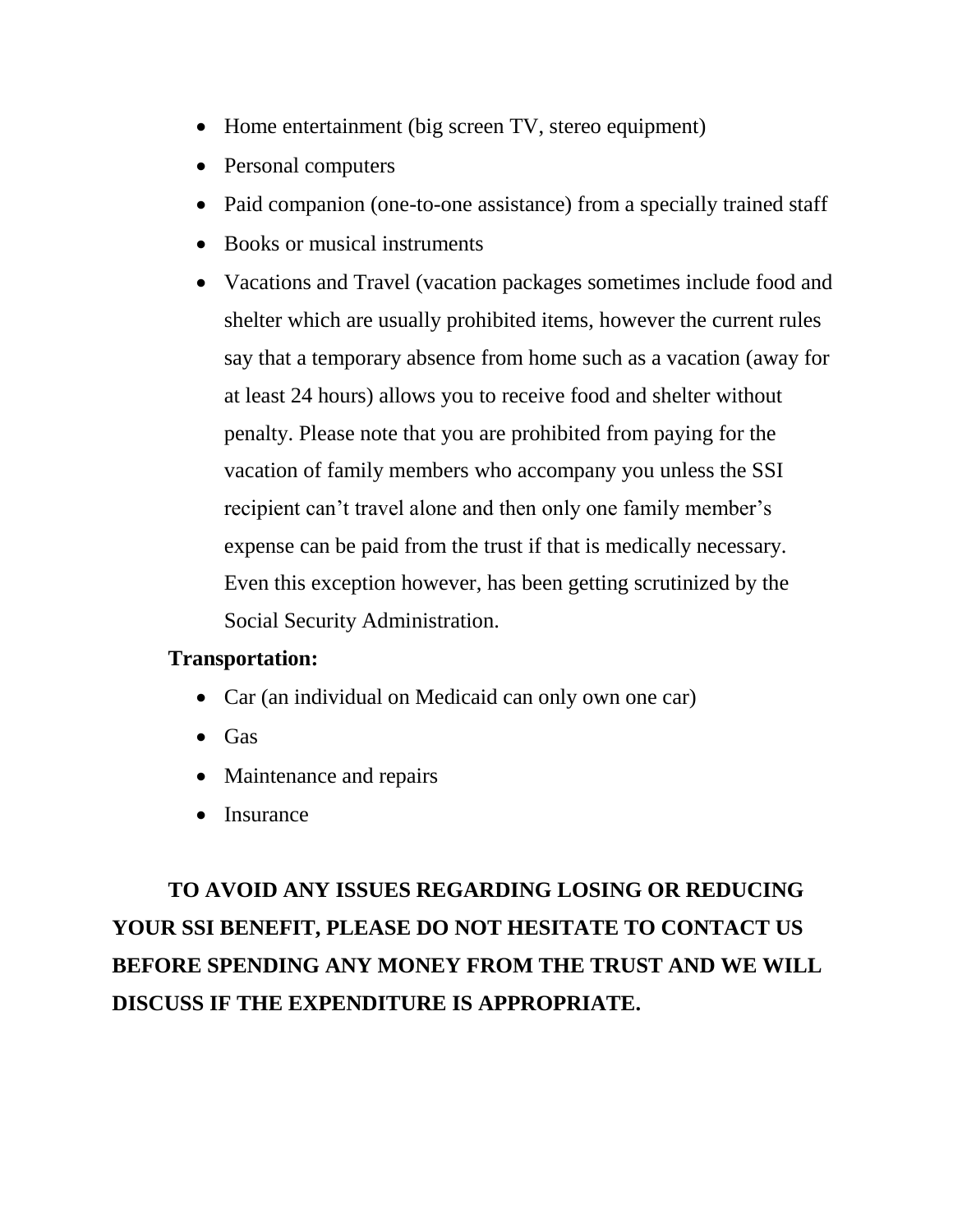We suggest to our clients that they just keep accurate records of everything going in and out of the trust in a notebook and maintain all receipts just in case they are ever questioned. Additionally, to the extent any expenditure exceeds \$5,000.00 the Trustee/Co-Trustees must provide notice to DMAHS ( State of New Jersey Division of Medical Assistance and Health Services) not less than 45 days prior to the expenditure.

#### **TRUSTEES**

A trustee is "a person or entity who holds legal title to property for use of the benefit of another." Since there are considerable responsibilities associated with administering a special needs trust, the choice of trustee is of critical importance in special needs planning. Depending on the type of trust, the nature and amount of assets owned by the trust and the needs of the beneficiary, the trustee may be an individual or a corporate trust department. The chosen trustee must have the best interests of the beneficiary in mind at all times.

Awareness of public benefits, taxation and investments are other traits that make for a good trustee. The trustee need not be an expert in these areas but should have the good judgment to seek out proper advice and counseling.

 There are advantages and disadvantages to choosing an individual (family member or friend) versus a corporate trustee. An individual trustee is less expensive, has personal knowledge of the beneficiary and his or her situation and has greater availability. An individual however may lack experience, may not possess sufficient knowledge regarding investments, may be influenced by friends and family members and may die before the beneficiary.

The corporate trustee has expertise regarding trusts and investments, unbiased decision making and will keep meticulous records of the trust. The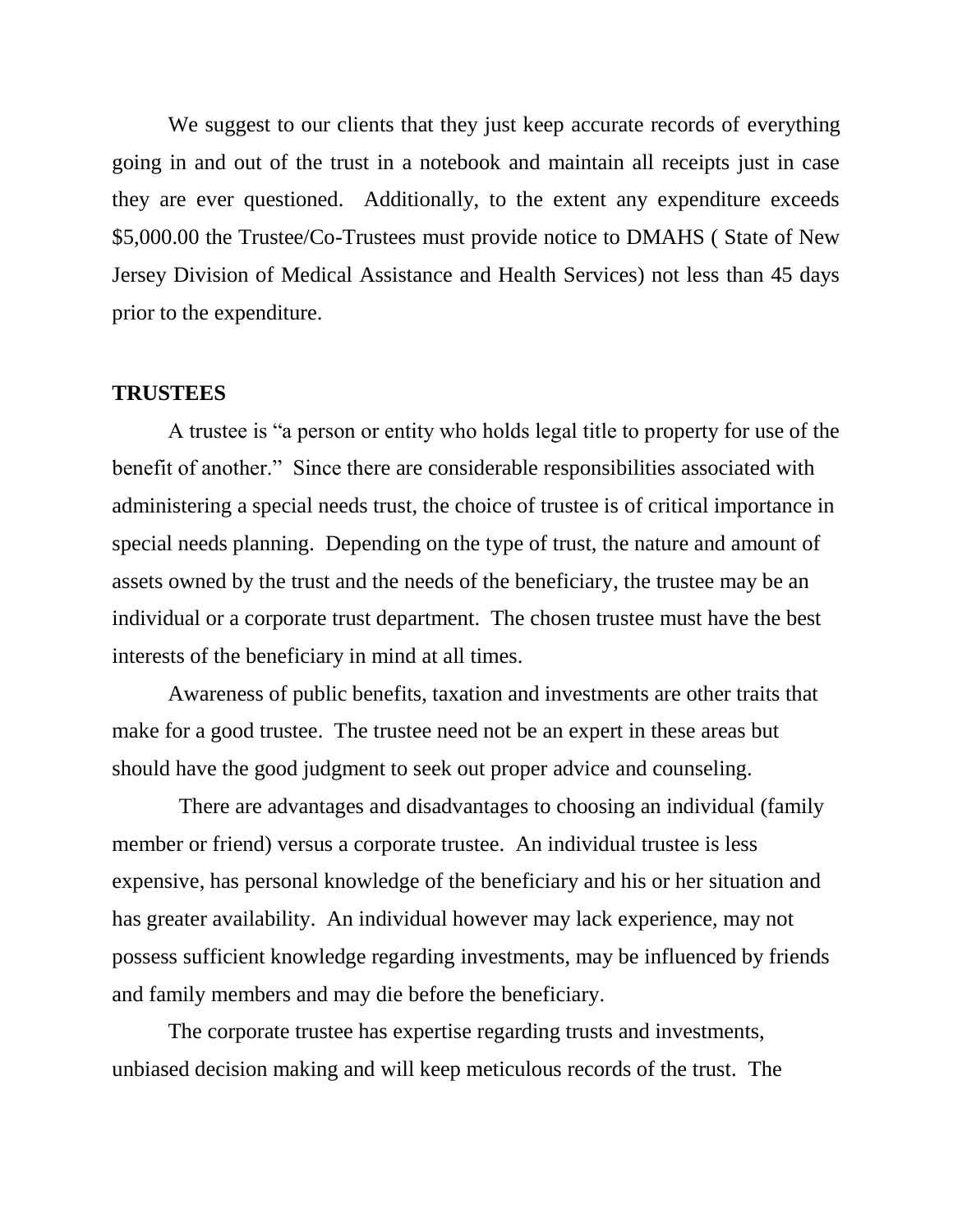corporate trustee however may be costly, may not be fully aware of the beneficiary's needs and desires and may have minimum balance requirements.

### **POWERS OF ATTORNEY**

A Durable Power of Attorney is a power of attorney by which a principal designates another as his agent in writing. It remains effective even after the onset of a disability or incapacity. A Power of Attorney must have specific language indicating the principal's intention that it is to be effective even when the principal is disabled or incapacitated.

A principal may choose to make the powers to the agent effective immediately or upon a contingent time period or situation in the future (known as a springing power of attorney). A Power of Attorney may be revoked at any time by the principal provided he/she has mental capacity.

For the document to be effective, it must be properly drafted, comply with statutory requirements and most importantly, the principal must possess the necessary mental capacity to understand and execute the document. A Power of Attorney must be signed and dated by the principal either before a notary public or two witnesses 18 years of age or older.

While a Power of Attorney is an important tool in planning for individuals with special needs, it is vulnerable to abuse if broad powers are given to the wrong person. The powers conferred upon an agent typically include the ability to conduct banking transactions, pay bills, manage investments and insurance matter etc. It is possible to name multiple agents who may be required to act together or permitted to act separately.

In order to maximize an agent's authority and ability to engage in special needs planning, the power of attorney must contain specific provisions that are not necessarily addressed in boilerplate Powers of Attorney obtained on the internet or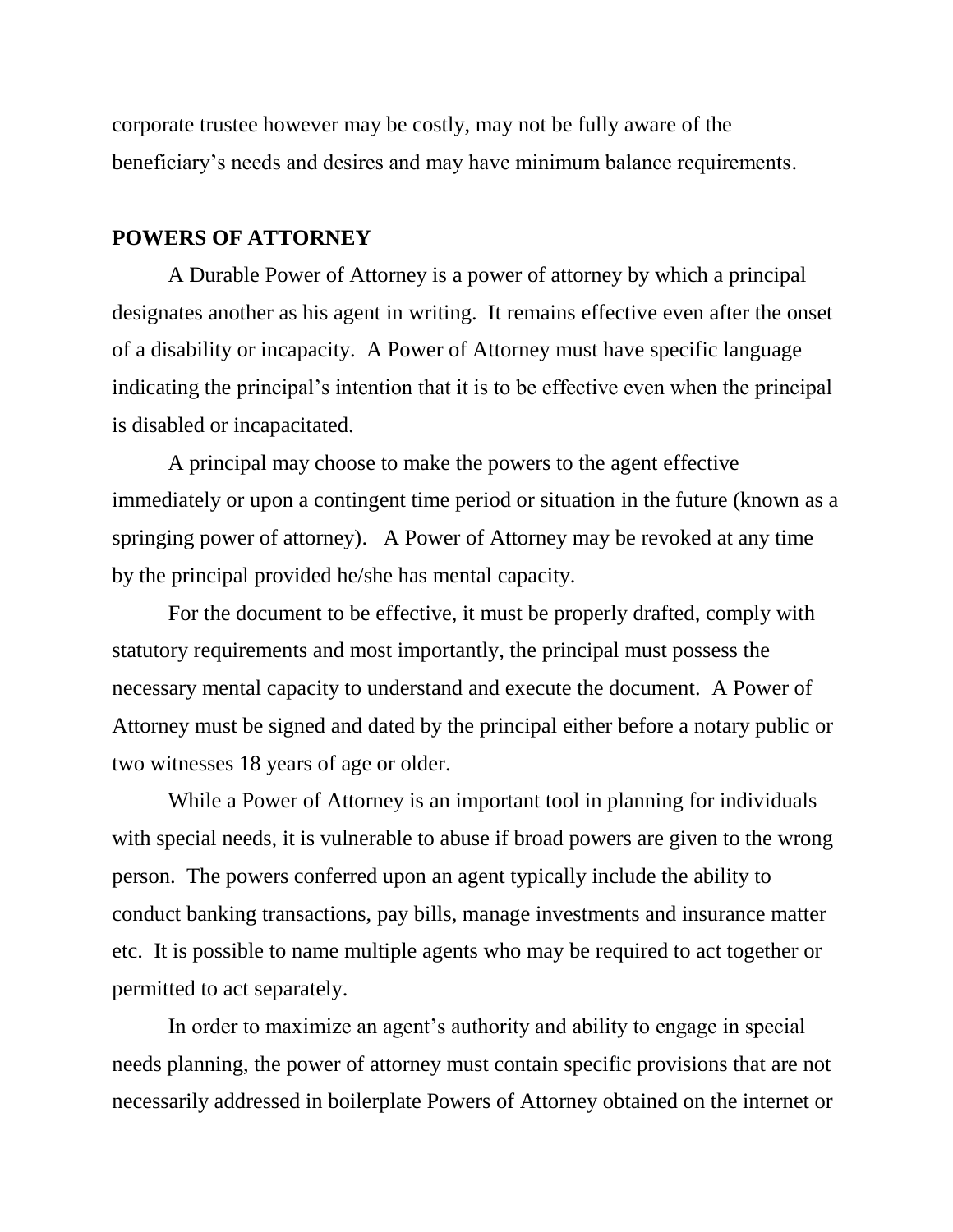drafted by an attorney who does not specialize in disability law. A document that simply confers upon the agent all powers to do anything that the principal could do, or something to that effect, is too broad and lacks definition. The agent is likely to run into difficulties with financial institutions and insurance companies, for example, who may refuse to honor the document. It is important, therefore, that the power of attorney be tailored to meet the specific needs of the principal.

### **GUARDIANSHIP**

While a Power of Attorney is a useful tool for any kind of estate/long term care planning, including special needs planning, it is not always a feasible option. If a child over 18 years of age, born with special needs, does not possess the mental capacity required to execute a power of attorney what then? What options are available? In that case a guardianship may be necessary.

A guardianship proceeding is a procedure established by law as a means for the court to deem a person incapacitated and appoint a suitable fiduciary to assist the incapacitated person in handling his/her personal and financial needs. Because a guardianship proceeding requires court involvement, it can be lengthy and costly.

In New Jersey for a person to be deemed incapacitated, the prospective guardian must file with the Court, amongst other documentation, a certification from two medical providers (a physician and/or a licensed psychologist) who has examined the alleged incapacitated person within the past 30 days and deemed him/her unable to handle personal and financial affairs. After guardianship papers are filed, the court will appoint an attorney to represent the alleged incapacitated person and file a report. In some circumstances where the alleged incapacitated person's wishes and what is in his/her best interest are not the same, the court may also appoint a third attorney to serve as a guardian ad litem.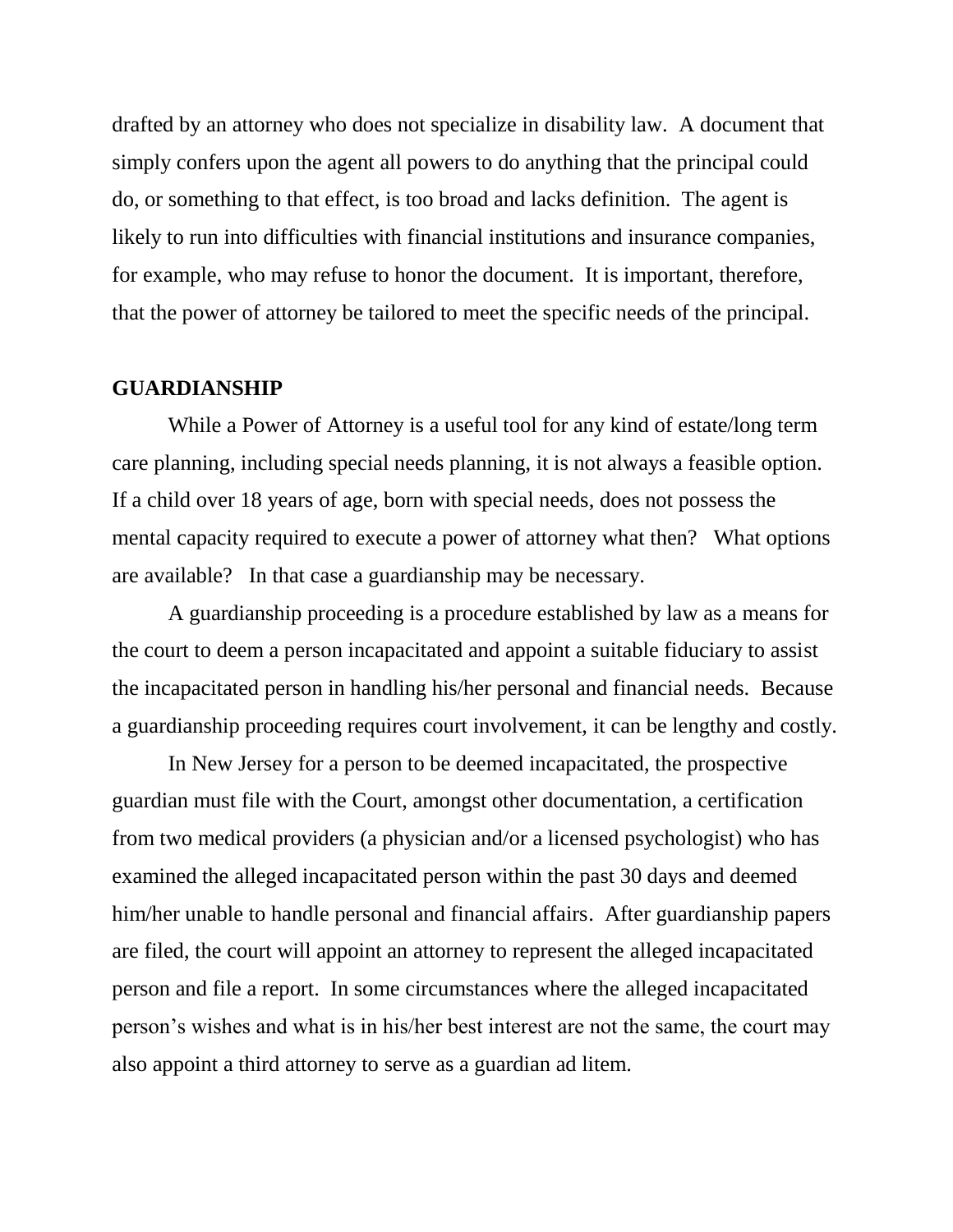All attorneys involved will submit their fees to the court for review and if approved will be paid out of the estate of the alleged incapacitated person. Guardianship is usually decided by way of a hearing before a Judge unless a trial by jury is demanded. Following testimony and the signing of an Order deeming an individual incompetent and appointing a guardian, that guardian will be subjected to court rules and guidelines that he/she must follow while the guardianship is in effect. Unlike a Power of Attorney which has no court oversight of the agent's conduct, the guardianship requires continued court involvement and has reporting requirements. Additionally a guardianship may not be revoked by the incapacitated person or guardian unless an application is made to the Court, unlike a Durable Power of Attorney which can be revoked at any time by the principal as long as he/she has the relevant capacity.

As a result of guardianship the incapacitated individual will lose civil liberties, such as the right to vote, marry, drive, and choose where one lives, etc. The court does however recognize and support limited guardianships whereby the individual can keep some civil liberties but not others. Both the physicians or the physician and psychologist examining the alleged ward and the court appointed attorney shall set forth in their reports, if applicable, the extent to which the alleged ward should retain the right to manage certain areas of his/her life such as residential, educational, medical, legal, vocational or financial decisions. Limited guardianship tends to be utilized in cases involving individuals with special needs. Parents often want their children to retain some rights and there is always the thought that their children's cognitive abilities will improve through technology and medicine. A guardianship can only be terminated upon the person's return to competency or death.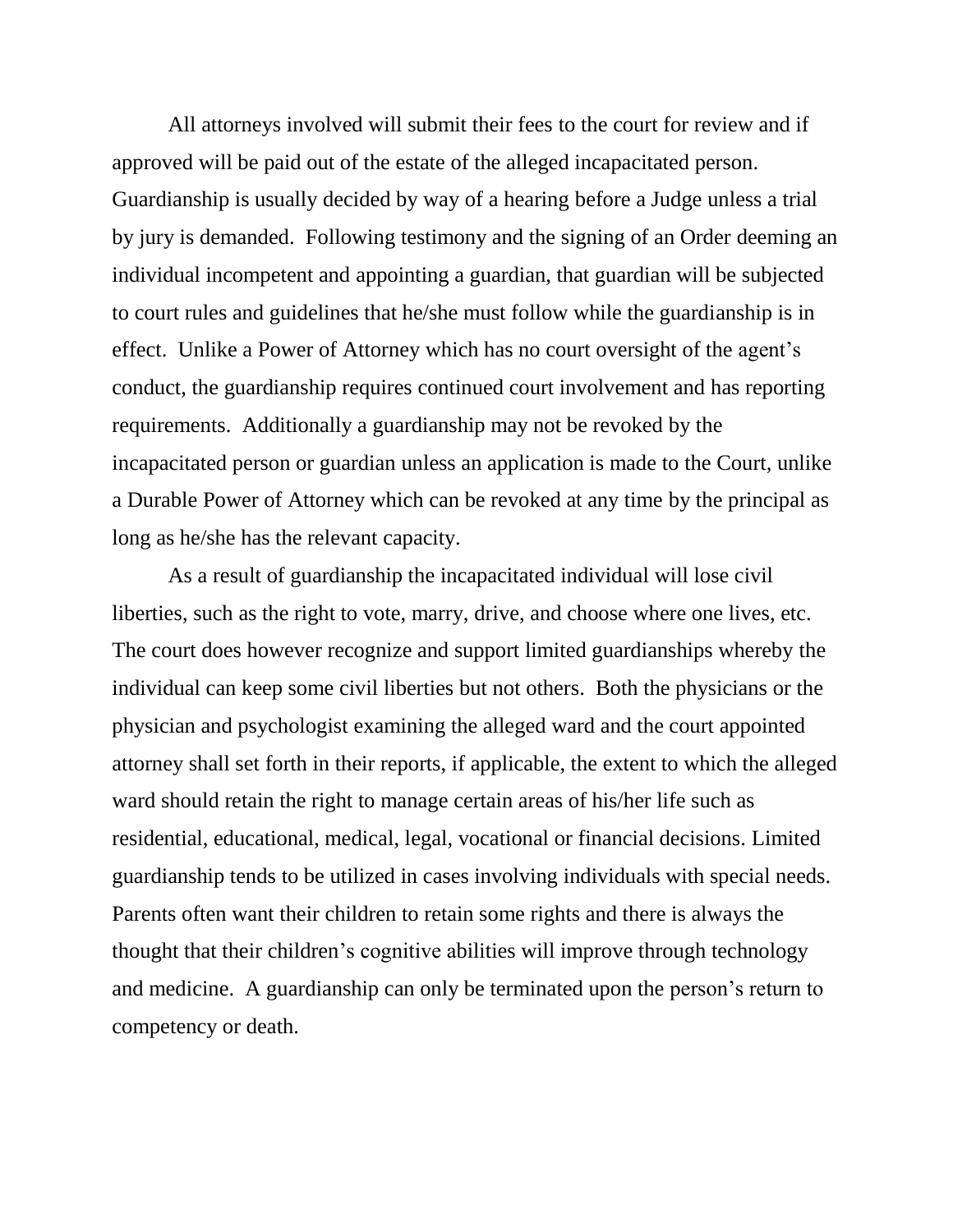#### **CONSERVATORSHIP**

A conservator may be appointed for a person who has not been judicially declared mentally incapacitated but who due to advanced age, illness or physical infirmity is unable to care for or manage his or her property or has become unable to provide for him/herself or others dependent upon him/her for support. A conservatorship only covers the management of the conservatee's finances. The conservator is not empowered to make any medical or personal decisions for the conservatee.

A conservatorship is a voluntary act whereby the conservatee consents to the appointment of a conservator and either serves as the plaintiff in the application to the court for this relief or consents to having another serve as the plaintiff on his or her behalf. A conservatee can terminate the conservatorship upon application to the court. Like a guardianship, a conservatorship requires court involvement and has reporting requirements. A conservatorship does not result in the loss of civil liberties.

A conservatorship does not require medical examinations by two medical providers (a physician and/or psychologist) but a judge is free to require it if necessary. The court may appoint an attorney for the conservatee if it concludes it is necessary to protect his or her interests. If the conservatee is unable to attend the hearing by reason of a physical or other disability, the court will appoint a guardian ad litem to conduct an investigation to determine whether the conservatee objects to the conservatorship. In no case, however, can a conservator be appointed if the conservatee objects to it.

## **ABLE ACT**

On December 19, 2014, President Barack Obama signed into law the ABLE (**A**chieving a **B**etter **L**ife **E**xperience) Act of 2013. The Act amends Section 529 of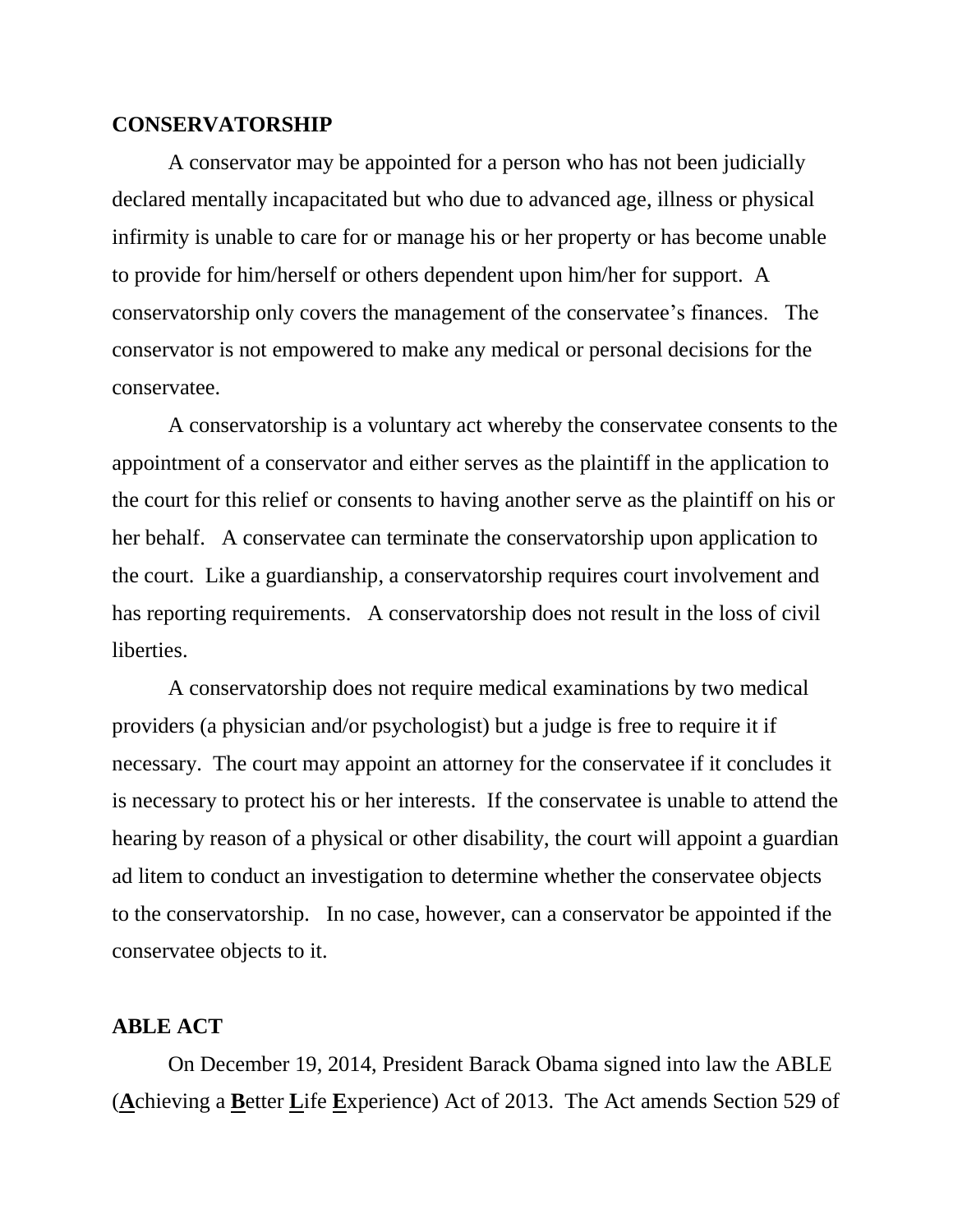the IRS Code to create tax-advantaged savings accounts for individuals with disabilities. The New Jersey ABLE Act became law on January 11, 2016.

The Act's purpose is to allow people with disabilities to open special accounts. The interest earned will be tax free. The funds in the account can be used to pay for education, transportation, healthcare, housing and other expenses. Although the ABLE Act is a step in the right direction for people with special needs that want to plan, there are some restrictions which prevent it from being very effective or replacing the need to establish a Special Needs Trust.

To open an ABLE Account, you must have a qualified disability under Social Security and have been disabled before the age of 26. Only the first \$100,000 in an ABLE Account is exempted for SSI eligibility. The annual tax-free contributions to the account may not exceed the annual gift-tax exemption amount (currently \$14,000 in 2017). In an ABLE Account, the disabled individual will have access to the account even if the person is not able to handle or understand finances. Additionally any money left in an ABLE Account first goes back to the State that paid out benefits before passing to the designated beneficiaries. None of these restrictions set forth above pertain to a special needs trust and therefore it may be a better estate planning option to establish a special needs trust rather than set up an ABLE Act Account.

#### **SPECIAL NEEDS PLANNING**

As you can gather from reading these materials, planning for individuals with special needs can be complicated. As special needs planning attorneys we find that our clients experience a great peace of mind once they have worked with us.

When you are faced with a child or family member with a lifelong disability, it is the family's responsibility to become fully informed – to get smart – about